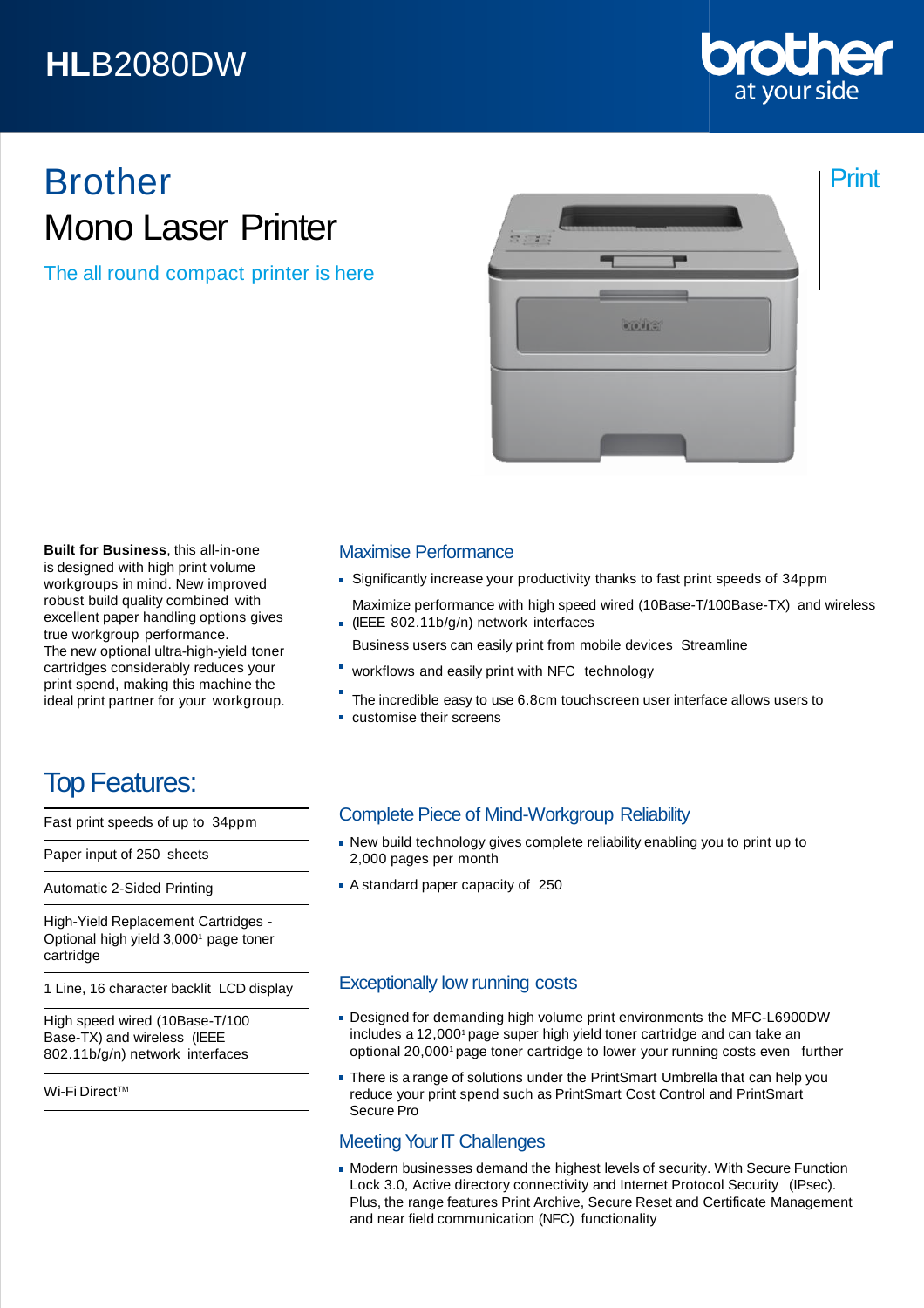| General                                |                                                                                                                                                                                                                                       |
|----------------------------------------|---------------------------------------------------------------------------------------------------------------------------------------------------------------------------------------------------------------------------------------|
| Technology                             | Electrophotographic Laser Printer                                                                                                                                                                                                     |
| <b>Laser Classification</b>            | Class 1 Laser Product (IEC60825-1:2014)                                                                                                                                                                                               |
| <b>Processor</b>                       | 600MHz                                                                                                                                                                                                                                |
| Memory                                 | 64MB                                                                                                                                                                                                                                  |
| <b>Local Interface</b>                 | Hi-Speed USB2.0                                                                                                                                                                                                                       |
| <b>Wired Network Interface</b>         | 10Base-T/100Base-TX                                                                                                                                                                                                                   |
| <b>Control Panel</b>                   | 1 Line, 16 character LCD Display                                                                                                                                                                                                      |
| Print                                  |                                                                                                                                                                                                                                       |
| <b>Print Speed Standard (A4)</b>       | Up to 34ppm (pages per minute)                                                                                                                                                                                                        |
| Print Speed 2-Sided (A4)               | Up to 16 sides per minute<br>(8 sheets per minute)                                                                                                                                                                                    |
| <b>Resolution</b>                      | Up to 1,200 x 1,200 dpi                                                                                                                                                                                                               |
| Quiet Mode                             | A mode to reduce the printing noise by<br>reducing the print speed to 13ppm                                                                                                                                                           |
| <b>Automatic 2-Sided Printing</b>      | Print on to both sides of the paper                                                                                                                                                                                                   |
| <b>FPOT (First Print Out Time)</b>     | Less than 8.5 seconds from ready mode                                                                                                                                                                                                 |
| Warm Up Time                           | Less than 9 seconds from sleep mode                                                                                                                                                                                                   |
| <b>Print Languages</b>                 | PCL <sub>6</sub>                                                                                                                                                                                                                      |
| <b>Embedded Fonts (PCL)</b>            | 66 scalable fonts, 12 bitmap fonts,<br>16 barcodes                                                                                                                                                                                    |
| <b>Embedded Fonts (Postscript)</b>     | 66 scalable fonts                                                                                                                                                                                                                     |
| <b>Embedded Barcodes (PCL)</b>         | Code39, Interleaved 2 of 5, FIM (US-<br>PostNet, Post Net (US-PostNet) EAN-8,<br>EAN-13, UPC-A, UPC-E, Codabar,<br>ISBN(EAN), ISBN(UPC-E), Code128 (set A,<br>set B, set C), EAN128 (set A, set B, set C),<br>Code93, GS1Databar, MSI |
| <b>Printer Functions</b>               |                                                                                                                                                                                                                                       |
| N-up Printing <sup>3</sup>             | Reduce up to 2, 4, 9, 16 or 25 A4 pages into<br>just one A4 page<br>(Mac, up to 2, 4, 6, 9, or 16)                                                                                                                                    |
| Poster Printing <sup>4</sup>           | Enlarge 1 A4 page into a poster using 4, 9,<br>16 or 25 A4 pages                                                                                                                                                                      |
| <b>Watermark Printing4</b>             | Watermark your documents with predefined<br>text or with your own user-defined messages                                                                                                                                               |
| <b>ID Printing4</b>                    | Add identification to your printed documents<br>(date & time, short custom message or<br>PC username)                                                                                                                                 |
| <b>Manual 2-Sided Print4</b>           | Manual 2-sided printing<br>(recommended for media not<br>supported by automatic 2-sided print)                                                                                                                                        |
| <b>Booklet Printing4</b>               | Print documents in A5 booklet format using<br>automatic or manual 2-sided print                                                                                                                                                       |
| Print Profiles <sup>3</sup>            | Store your favourite driver settings as profiles<br>to easily recall them                                                                                                                                                             |
| <b>Print Text In Black<sup>4</sup></b> | Converts all text in your documents to black<br>when printed                                                                                                                                                                          |
| <b>Print Archive<sup>4</sup></b>       | An electronic carbon copy feature that saves<br>an electronic copy of all printed documents<br>as a PDF file                                                                                                                          |

| <b>Standard Paper Handling</b>       |                                                                                                                                                                                                                                                                                 |
|--------------------------------------|---------------------------------------------------------------------------------------------------------------------------------------------------------------------------------------------------------------------------------------------------------------------------------|
| Paper Input <sup>2</sup>             | Standard Tray - 250 sheets<br>Manual feed slot - 1 sheet                                                                                                                                                                                                                        |
| Paper Output <sup>2</sup>            | Face Down - 150 sheets TBD<br>Face Up (Straight Paper Path) - 1 sheets                                                                                                                                                                                                          |
| <b>Media Specification</b>           |                                                                                                                                                                                                                                                                                 |
| Media Types & Weights <sup>7</sup>   | <b>Standard</b><br>Plain & recycled paper<br>(between 60 - 163g/m <sup>2</sup> )<br><b>Manual feed slot-</b><br>Plain, Recycled, Bond, Label, Envelope,<br>(between 60 - 230g/m <sup>2</sup> )<br>2-sided Print - Plain & recycled paper<br>(between 60 - 105g/m <sup>2</sup> ) |
| <b>Envelope &amp; Label Printing</b> | Yes, from the Manual feel slot: support for 1<br>envelope / sheet                                                                                                                                                                                                               |
| <b>Media Sizes</b>                   | <b>Standard Tray -</b><br>A4, Letter, A5, A5(Long Edge), A6, Executive<br>Manual feed slot- Width: 76.2mm to<br>215.9mm x Length: 127mm to 355.6mm<br>2-sided Print - A4                                                                                                        |
| Mobile / Web Based Printing          |                                                                                                                                                                                                                                                                                 |
| iPrint&Scan<br>(Android)             | Print directly from a smart phone or tablet<br>running the Android Operating System                                                                                                                                                                                             |
| iPrint&Scan<br>(iPad / iPhone)       | Print directly from an iPad / iPhone                                                                                                                                                                                                                                            |
| iPrint&Scan<br>(Windows® Phone)      | Print directly from a smart phone running the<br>Windows <sup>®</sup> Phone Operating System                                                                                                                                                                                    |
| Print&Scan<br>(Windows® 8, 10 & RT)  | Print directly from a Windows®8, 10 or<br><b>Windows RT Tablet</b>                                                                                                                                                                                                              |
| Google Cloud Print 2.0               | Print most common file types from any<br>Google Cloud Print enabled application                                                                                                                                                                                                 |
| <b>Apple AirPrint</b>                | Print most common file types from any Apple<br>AirPrint enabled application                                                                                                                                                                                                     |
| <b>Brother Print Service Plugin</b>  | Print from Android devices without a<br>dedicated App                                                                                                                                                                                                                           |
| <b>Mopria</b>                        | Print most common file types from<br>Mopria supported Android devices                                                                                                                                                                                                           |
| <b>Printer Driver</b>                |                                                                                                                                                                                                                                                                                 |
| Windows®                             | Windows® 10 (32 & 64 bit editions)<br>Windows <sup>®</sup> 8 (32 & 64 bit editions)<br>Windows® 7 (32 & 64 bit editions)<br>Windows® Server 2016, 2012, 2012R2 & 2008R2<br>Windows® Server 2008 (32 & 64 bit editions)                                                          |
| Macintosh <sup>5</sup>               | OS X v10.10.5, 10.11.x, 10.12.x                                                                                                                                                                                                                                                 |
| Linux <sup>5</sup>                   | CUPS, LPD/LPRng (32 & 64 bit editions)                                                                                                                                                                                                                                          |
| <b>PCL Driver</b>                    | Generic PCLXL driver                                                                                                                                                                                                                                                            |



1 Approx declared yield value in accordance with ISO/IEC19798.<br>2 Calculated with 80g/m\*paper.<br>4 Windows∾ & Macªonly.<br>6 Windows∾only.<br>5 Optional download<br>6 Maximum number of printed pages per month can be used to compare d